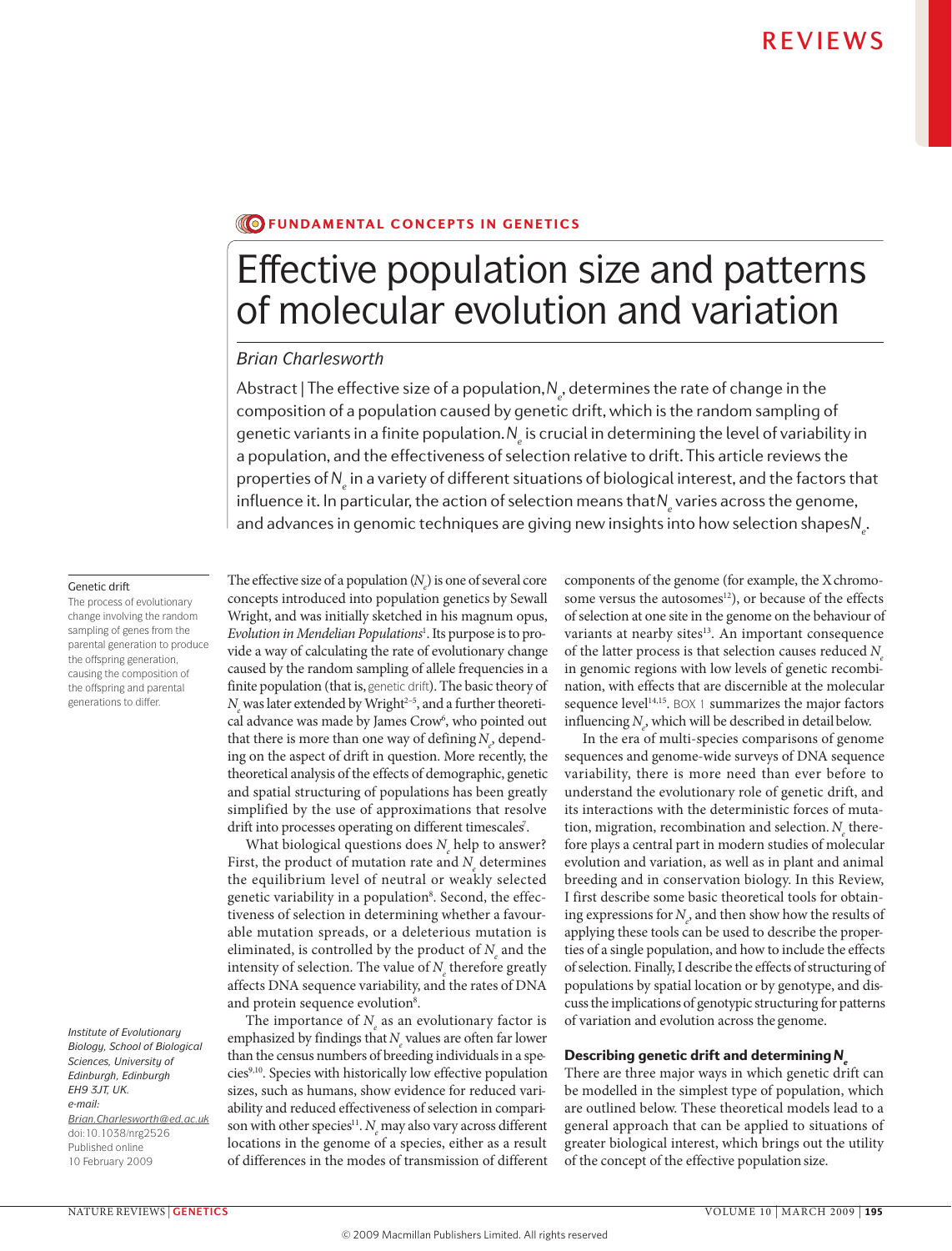### Poisson distribution

This is the limiting case of the binomial distribution (see next page), valid when the probability of an event is very small. The mean and variance of the number of events are then equal.

## Coalescent theory

A method of reconstructing the history of a sample of alleles from a population by tracing their genealogy back to their most recent common ancestral allele.

#### Coalescence

The convergence of a pair of alleles in a sample to a common ancestral allele, tracing them back in time.

#### Fast timescale approximation

Used to simplify calculations of effective population size, by assuming that the rate of coalescence is slower than the rate at which alleles switch between different compartments of a structured population as we trace them back in time.

#### Panmictic

A panmictic population lacks subdivision according to spatial location or genotype, so that all parental genotypes potentially contribute to the same pool of offspring.

The Wright-Fisher population. To see why  $N_e$  is so useful, we need to understand how genetic drift can be modelled in the simple case of a Wright–Fisher population<sup>1,16,17</sup>. This is a randomly mating population, consisting of a number of diploid hermaphroditic individuals (N). The population reproduces with discrete generations, each generation being counted at the time of breeding. New individuals are formed each generation by random sampling, with replacement, of gametes produced by the parents, who die immediately after reproduction. Each parent thus has an equal probability of contributing a gamete to an individual that survives to breed in the next generation. If  $N$  is reasonably large, this implies a Poisson distribution of offspring number among individuals in the population. A population of hermaphroditic marine organisms, which shed large numbers of eggs and sperm that fuse randomly to make new zygotes, comes closest to such an idealized situation.

With this model, the rate at which genetic drift causes an increase in divergence in selectively neutral allele frequencies between isolated populations, or loss of variability within a population, is given by 1/(2N) (BOX 2). An alternative approach, which has a central role in the contemporary modelling and interpretation of data on DNA sequence variation<sup>7,18</sup>, is provided by the theory of the coalescent process (the coalescent theory) (BOX 3). Instead of looking at the properties of the population as a whole, we consider a set of alleles at a genetic locus that have been sampled from a population. If we trace their ancestry back in time, they will eventually be derived from the same ancestral allele, that is, they have undergone coalescence (BOX 3). This is obviously closely related to the inbreeding coefficient approach to drift described in BOX 2, and the rate of the coalescent process in a Wright–Fisher population is also inversely related to the population size.

## Box 1 | Factors affecting the effective size of a population

- Division into two sexes: a small number of individuals of one sex can greatly reduce effective population size (N<sub>e</sub>) below the total number of breeding individuals (N).
- Variation in offspring number: a larger variance in offspring number than expected with purely random variation reduces  $N_{_e}$  below  $N_{\cdot}$
- Inbreeding: the correlation between the maternal and paternal alleles of an individual caused by inbreeding reduces N<sub>e</sub>.
- $\bullet$  Mode of inheritance: the  $N_{_e}$  experienced by a locus depends on its mode of transmission; for example, autosomal, X-linked, Y-linked or organelle.
- $\bullet$  Age- and stage-structure: in age- and stage-structured populations,  $N_{_e}$  is much lower than *N*.
- Changes in population size: episodes of low population size have a disproportionate effect on the overall value of N<sub>e</sub>.
- $\bullet$  Spatial structure: the  $N_{_e}$  determining the mean level of neutral variability within a local population is often independent of the details of the migration process connecting populations. Limited migration between populations greatly increases $N_{_{\rm e}}$  for the whole population, whereas high levels of local extinction have the opposite effect.
- Genetic structure: the long-term maintenance of two or more alleles by balancing selection results in an elevation in $N_{_e}$  at sites that are closely linked to the target of selection. In contrast, directional selection causes a reduction in $N_{_e}$  at linked sites (the Hill–Robertson effect).

**More realistic models of drift.** The assumptions of the Wright–Fisher population model do not, however, apply to most populations of biological interest: many species have two sexes, there may be nonrandom variation in reproductive success, mating may not be at random, generations might overlap rather than being discrete, the population size might vary in time, or the species may be subdivided into local populations or distinct genotypes. In addition, we need to analyse the effects of deterministic evolutionary forces, such as selection and recombination, as well as drift.

The effective population size describes the timescale of genetic drift in these more complex situations: we replace 2N by  $2N_e$ , where  $N_e$  is given by a formula that takes into account the relevant biological details. Classically, this has been done by calculations based on the variance or inbreeding coefficient approaches $19-23$ , but more recently coalescent theory has been employed. In general, the use of  $N_e$  only gives an approximation to the rate of genetic drift for a sufficiently large population size (such that the square of 1/N can be neglected compared with 1/N), and is often valid only asymptotically, that is, after enough time has elapsed since the start of the process. Exact calculations of changes in variance of allele frequencies or inbreeding coefficient are, therefore, often needed in applications in which the population size is very small or the timescale is short, as in animal and plant improvement or in conservation breeding programmes<sup>19-21,24</sup>.

**Determining N<sub>e</sub>: a general method.** Coalescent theory provides a flexible and powerful method for obtaining formulae for  $N_e$ , replacing the term involving N in the rate of coalescence in BOX 3 by  $N_e$ , which can then be directly inserted in place of N into the results from coalescent theory (BOX 3). A core approach for estimating  $N$ under different circumstances is outlined briefly below and is discussed in more detail in the following sections of this Review.

This approach involves the structured coalescent process, in which there are several 'compartments' (such as ages or sexes) in the population from which alleles can be sampled7,25,26. Alleles are initially sampled from one or more of these compartments, and the probabilities of allele movements to the other compartments, as we go back in time, are determined by the rules of inheritance. A useful simplification is to assume that alleles flow among the different compartments at a much faster rate than the coalescence of alleles: this is termed the fast timescale approximation. This means that we can treat the sampled alleles as coming from the equilibrium state of the process7,27–31. This provides a general formula for the rate of coalescence, which is easy to apply to individual  $cases^{7,28-31}$ .

## Determining **N<sub>e</sub> of a single population**

The structured coalescent process can be applied to different biologically important scenarios. In this section, I discuss how it can be applied to panmictic populations  $\left( \text{BOX 2}\right)$  , with particular reference to the effects on  $N_{e}$  of variation in offspring number among individuals, the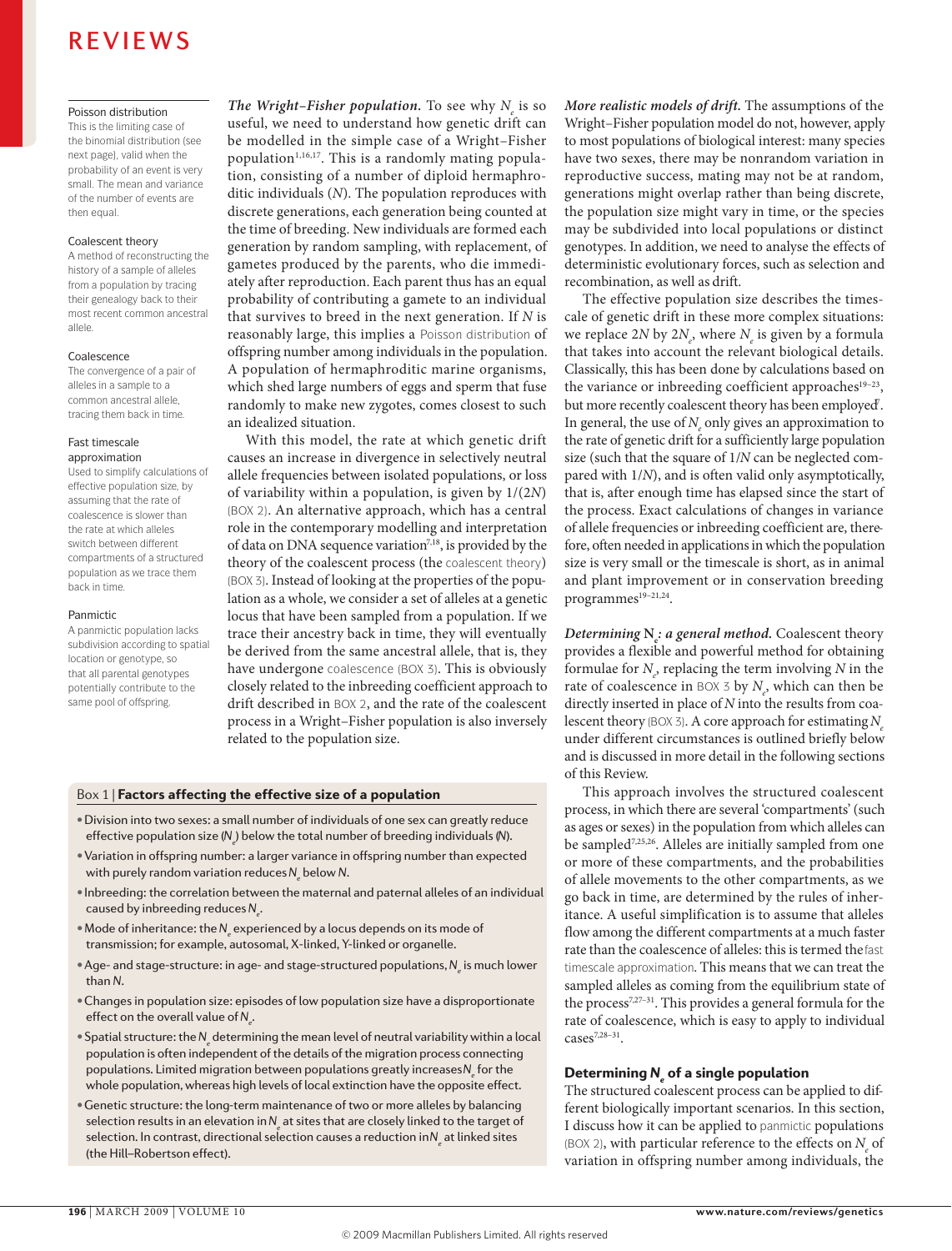## Box 2 | Using the Wright-Fisher model to describe genetic drift

Consider the effects of genetic drift on selectively neutral variants, assuming that the population is closed (there is no migration from elsewhere) and panmictic. We also ignore the possibility of mutation. Assume that there are two alternative variants at an autosomal site,  $\mathsf{A}_\text{\tiny{1}}$  and  $\mathsf{A}_\text{\tiny{2}}$ , with frequencies  $p_{\text{\tiny{0}}}$  and  $q_{\text{\tiny{0}}}$  = 1 –  $p_{\text{\tiny{0}}}$  in an initial generation; these might represent two alternative nucleotide pairs at a given site in a DNA sequence, such as GC and AT.

The state of the population in the next generation can then be described by the probability that the new frequency of A<sub>2</sub> is i/(2N), where i can take any value between 0 and 2*N.* 2*N* is used because with diploid inheritance there are 2*N* allele copies in *N* individuals; if the species were haploid, we would use *N.* The Wright–Fisher model is identical to the classical problem in probability theory of determining the chance ofi successes out of a specified number (2N) of trials (a success being the choice of A<sub>2</sub> rather than A<sub>1</sub>) when the chance of success on a single trial is *q*. Tossing an unbiased coin 2*N* times corresponds to the case in which *q* = 0.5.

Probability theory tells us that the chances of obtaining*i* copies of  $\mathsf{A}_\mathsf{2}$  in the next generation, corresponding to a frequency of *q = i*/(2*N*), is given by the binomial distribution $^{1,16}.$  The new mean frequency of  $\mathsf{A}_2$  is simply  $q_{_0},$  as drift does not affect the mean. But the frequency in any given population will probably change somewhat, becoming  $q_{_0}$  +  $\delta q$ , where the change  $\delta q$  has variance  $V_{_{\delta q}},$  given by:

$$
V_{\delta q} = \frac{p_0 q_0}{2N} \tag{3}
$$

After a further generation, the new frequency will be  $q_0 + \delta q + \delta q'$ , where  $\delta q'$  has a mean of zero and a variance of ( $p_{_0}$  –  $\delta q$ )( $q_{_0}$  +  $\delta q$ )/(2N), and so on. If we follow a single population, there will be a succession of random changes in*q*, until eventually  $\mathsf{A}_\mathrm{2}$  either becomes fixed in the population  $(q = 1)$  or is lost  $(q = 0)$ .

From equation 3 above, the rate of increase in variance per generation is proportional to 1/(2*N*). This variance can be thought of as measuring the extent of differentiation in allele frequencies between a large set of completely isolated populations, all of which started with the same initial state. Alternatively, it represents the variation in allele frequencies among a set of independent loci within the genome, all with the same initial state.

An alternative way of looking at drift is to use the concept of identity by descent<sup>84,141,142</sup>. Two different allelic copies of a given nucleotide site drawn from a population are identical by descent (IBD) if they trace their ancestry back to a single ancestral copy. The progress of a population towards genetic uniformity is measured by the probability that a pair of randomly sampled alleles are IBD (a value termed the inbreeding coefficient, *f*), measured relative to an initial generation in which all the alleles in the population are not IBD. Just as for the variance in allele frequency, the inbreeding coefficient increases at a rate that is governed by 1/(2*N*), and the inbreeding coefficient at a given time is equal to the variance divided by  $p_{\scriptscriptstyle 0} q_{\scriptscriptstyle 0}$  (REFS 1,5). Approach to uniformity thus occurs at the same rate as increase in variance of allele frequencies.

> mode of inheritance and the consequence of changes in population size. By looking at real-life data we see that different methods of estimating  $N_e$  can give very different answers if the population size has changedgreatly.

> **Outbreeding populations with constant size.** First we consider a population with no inbreeding and a Poisson distribution of offspring number.  $1/N$ <sub>e</sub> for autosomal (A) inheritance and two sexes  $(m, male; f, female)$  is given by:

$$
\frac{1}{N_{eA}} \approx \frac{1}{4N_m} + \frac{1}{4N_f} \tag{1}
$$

With a 1:1 sex ratio among breeding individuals, the effective size in this case is approximately equal to the total population size ( $N = 2N_f = 2N_m$ ), so that the population then has the same properties as the Wright–Fisher model. But if the numbers of females and males are not the same, the effective size is much less than N. For

example, if there is only a small number of breeding males compared with females, the reciprocal of  $N_{\mu}$  dominates equation 1, and  $N_e$  is close to  $4N_m$ . This reflects the fact that half of the genes in a new generation must come from males, regardless of their numbers relative to females. This situation is approached in populations of farm animals, where artificial insemination is used in selective breeding, causing serious problems with inbreeding<sup>32</sup>.

With nonrandom variation in offspring numbers, but with the same variance in offspring number for the two sexes and a 1:1 sex ratio, we have:

$$
\frac{1}{N_{eA}} \approx \frac{(2 + \Delta V)}{2N} \tag{2}
$$

An excess variance in offspring numbers compared with random expectation thus reduces  $N_e$  below  $N$  (REFS 3,4). Conversely, if there is less than random variation,  $N_e$  can be greater than N; it equals 2N in the extreme case when all individuals have equal reproductive success. This is important for conservation breeding programmes, as it is desirable to maximize  $N_e$  in order to slow down the approach to homozygosity $33$ . In animals, a major cause of a nonrandom distribution of reproductive success is sexual selection, when males compete with each other for access to mates<sup>34</sup>. Sexual selection is thus likely to have a major effect on  $N_e$ , with the magnitude of the effect being dependent on the details of the mating system<sup>35,36</sup>.

**The effect of inbreeding.** An excess of matings between relatives reduces  $N_e$  by a factor of  $1/(1+F_{IS})$  (REF. 30), where  $F_{1S}$  is the inbreeding coefficient of an individual, caused by an excess frequency over random mating expectation of matings between relatives<sup>37</sup>.  $N_e$  is reduced because inbreeding causes faster coalescence of an individual's maternal and paternal alleles compared with random mating<sup>38</sup>. With partial self-fertilization with frequency S in an hermaphrodite population, the equilibrium inbreeding coefficient is  $F_{IS} = S/(2 - S)$  (REF. 19). Selfing causes  $N_e$  to be multiplied by a factor of  $(2 – S)/2$  if there is random variation in offspring number; this approaches 1/2 for 100% selfing<sup>30,38,39</sup>.

From equation 4 in BOX 3, with  $N_e$  replacing N, this result suggests that neutral variability within populations of highly self-fertilizing species, such as Arabidopsis thaliana and Caenorhabditis elegans, should be reduced to approximately half the value for randomly mating populations of similar size. Indeed, these species do have low levels of genetic variability<sup>40,41</sup> compared with their outcrossing relatives<sup>42,43</sup> (TABLE 1). Additional possible reasons for this low variability are discussedbelow.

**The effects of mode of inheritance.** The mode of inheritance can also greatly alter  $N_e$ , and hence expected levels of neutral diversity (as shown by the equations in BOX 4). For example, with X-linked inheritance and random mating, a 1:1 sex ratio and Poisson distribution of offspring numbers imply that  $N_{ex} = 3N/4$ , consistent with the fact that there are only three-quarters as many X chromosomes as autosomes in the population. It is

Binomial distribution Describes the probability of observing *i* independent events in a sample of size *n*, when the probability of an event is *p.* The mean and variance of the number of events are *np* and  $np(1-p)$ , respectively. Neutral diversity Variability arising from mutations that have no effect

on fitness.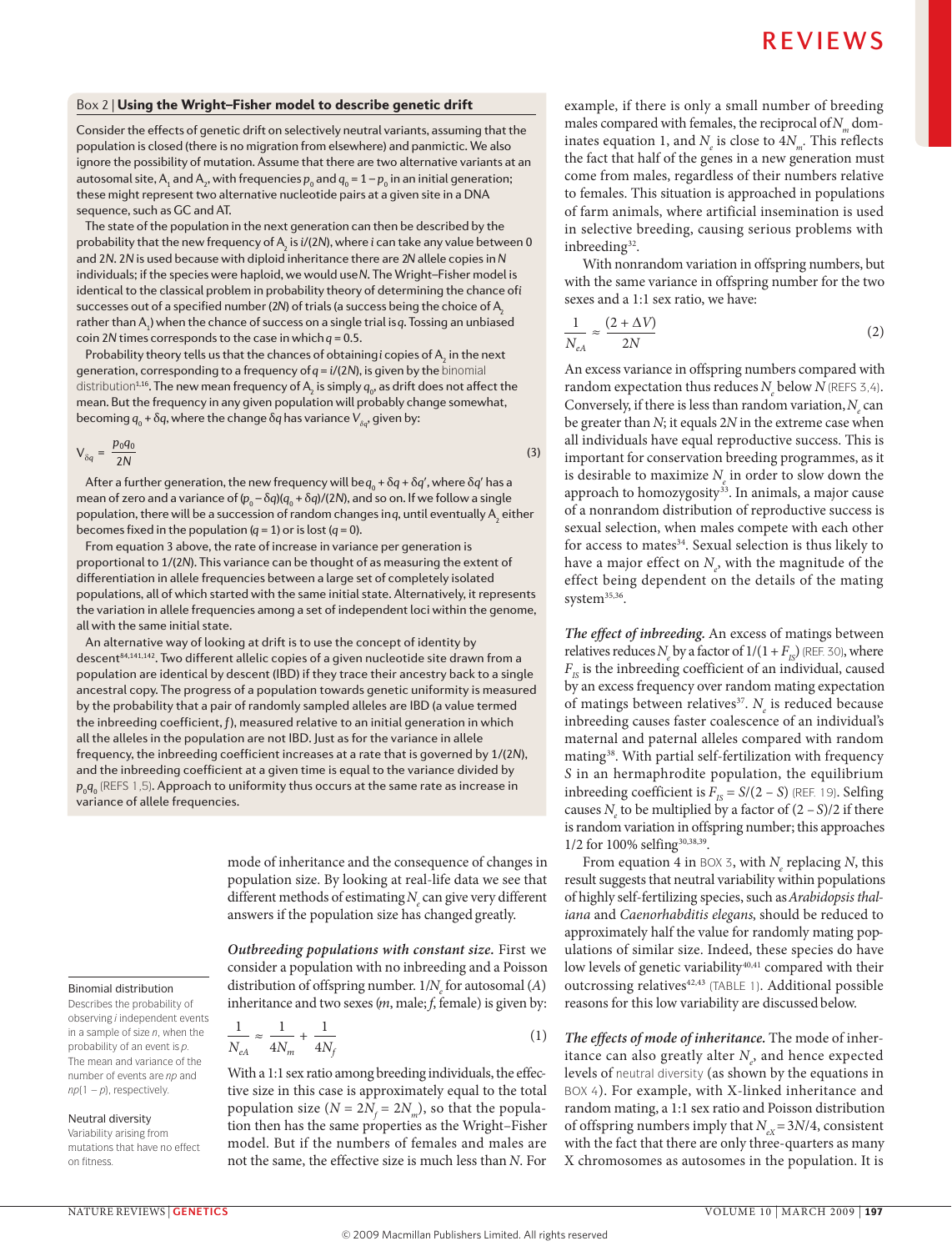## Box 3 | The coalescent process

We consider a sample of alleles at a genetic locus that have been obtained from a population (see the figure: the four bottom circles). For simplicity, assume that no recombination can occur in the locus, as would be true for a mitochondrial genome or Y chromosome, or for a nuclear gene in a region of a chromosome with severely reduced recombination. If we trace the ancestry of the alleles back in time (upward arrow), two of the alleles in the sample will be seen to be derived from the same ancestral allele — they have coalesced at a time in the history of the population when the other two alleles still trace back to two distinct alleles. At this time, there are three distinct alleles from which the sample is descended (*i* = 3). If we continue back in time, the ancestry of the alleles in the sample follows a bifurcating tree, in which the time (*t*) between successive nodes (points of



branching) is dependent on 2N and the number of alleles that are present at the later node; with *i* alleles, the expected time to a coalescent event that generate *i* – 1 alleles is 4*N*/*i*(*i* – 1) (REFS 7,18,112,143). This assumes that *N* is sufficiently large that, at most, one coalescent event can occur in a given generation. The time itself follows an exponential distribution, with a standard deviation equal to the mean. In the figure, *t* represents the expected times at which the successive coalescent events occur in a Wright–Fisher population, corresponding to the numbers of distinct alleles, *i*, on the right.

This description of a gene tree is purely theoretical, as gene trees cannot be observed directly. However, the results are relevant to data on population samples, because variation in a sample of allelic sequences reflects mutations that have arisen in different branches of the tree since the most recent common ancestor. To model a sample, we simply allow mutations to occur on the lineages in the gene tree. The simplest model to use is the infinite sites model: the mutation rate probability per generation per site is *u*, and *u* is assumed to be low, so that at most one mutation arises per site in the tree<sup>7,18,112,144</sup>

This allows derivations of formulae to predict the values of commonly used measures of variability such as the nucleotide site diversity, that is, the frequency with which a pair of randomly sampled alleles differ at a given nucleotide site. Consider a given pair of alleles taken randomly from the sample. There is a time (*t*) connecting each of them to their common ancestor. They will be identical at a site if no mutation has arisen over the time separating them from each other, which is 2*t*. The probability that a mutation has arisen at that site, and caused them to differ in state, is 2*tu.* From the above considerations, *t* has an expected value of 2*N*, so that the net probability of a difference in state at a given nucleotide site is 4*Nu.* Averaging over all pairs of alleles in the sample, and over a large number of sites, gives the expected value of the nucleotide site diversity for a sample  $(\pi)$ :

### $\pi = 4Nu$  (4)

In addition to generating simple and useful expressions for the expected level of variability in a sample from a population, coalescent theory allow the computation of the probability distributions of statistics that describe the frequencies of variants in the sample. This permits statistical tests to be applied to data, to test whether the assumptions of the standard model (demographic equilibrium and neutrality) are violated<sup>7,18,112</sup>.

therefore common practice to adjust diversity estimates for X-linked loci by multiplying by 4/3 when comparing them with data for autosomal genes; see REF 44 for an example. But the formulae in BOX 4 show that this is an over-simplification. If there is strong sexual selection among males, the effective size for X-linked loci can approach or even exceed that for autosomal loci.  $N_{\rm eV}/N_{\rm eA}$  has an upper limit of 1.125; the reason that this ratio can exceed 1 is that autosomes are transmitted through males more often than X chromosomes, and the males' effective population size is small. Surveys of variability in the putatively ancestral African populations of Drosophila melanogaster show that the mean silent site nucleotide diversity for X-linked loci is indeed slightly higher than for autosomal loci<sup>45-47</sup>, consistent with the operation of very strong sexual selection, although other factors might also be involved<sup>46,48</sup>.

For ZW sex determination systems, the predicted difference between males and females is reversed. For Z-linked inheritance,  $N_{\rm z}/N_{\rm zA}$  with strong sexual selection can be as low as 9/16. Data on DNA sequence variability in introns in domestic chickens gave a ratio of Z-linked to autosomal variability of 0.24, even lower than expected under strong sexual selection<sup>49</sup>. For organelle inheritance, with strictly maternal transmission,  $N_e$  is one-quarter of the autosomal value with random variation in offspring number, but is expected to be much larger with sexual selection (BOX 4).

Age- and stage-structure. To calculate  $N_{e}$  for populations in which reproductive individuals have a range of ages or developmental stages, the fast timescale approximation can again be applied. In this case, alleles flow between ages or stages as well as sexes. Expressions can be derived for  $N_e$  in an age- or stage-structured population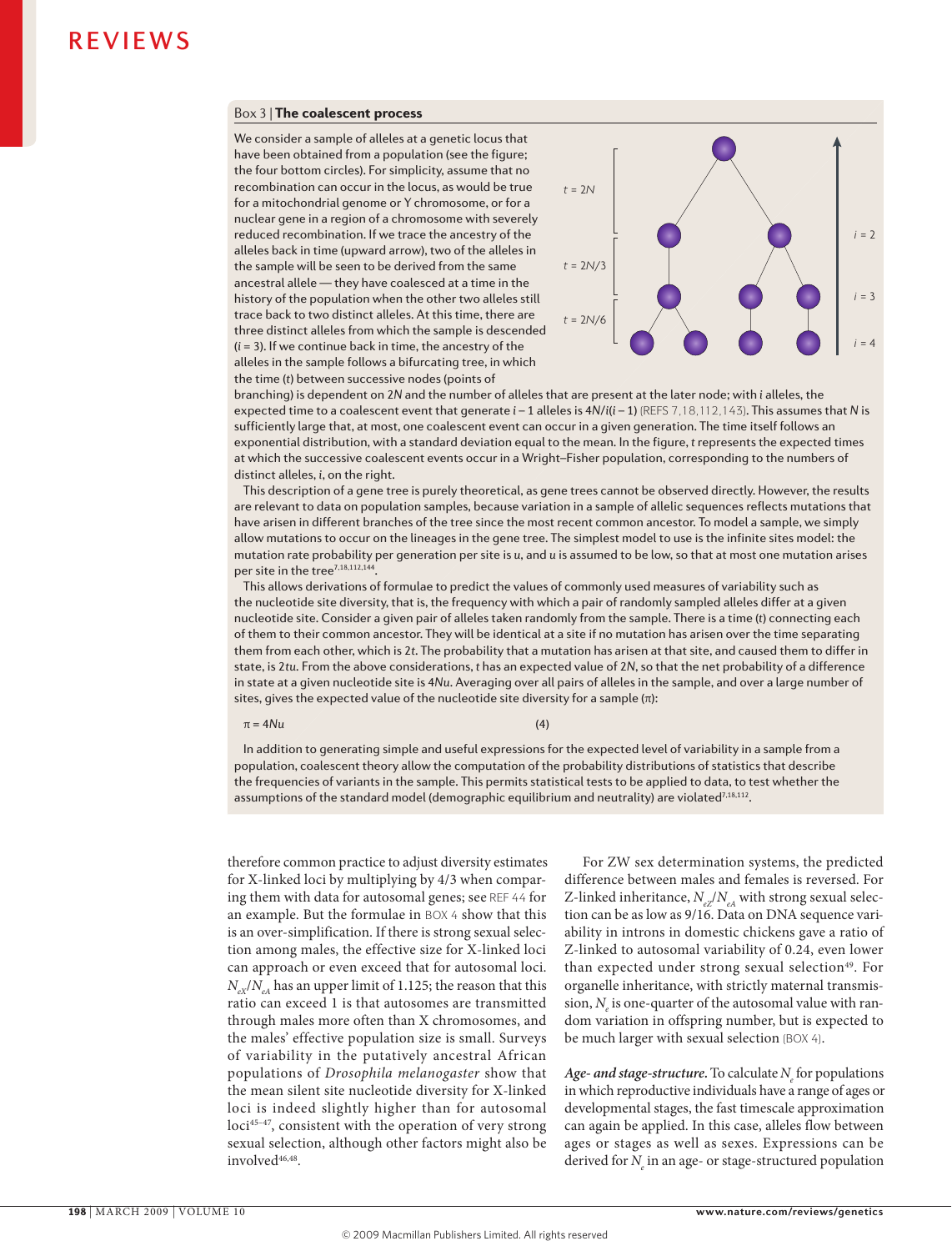| <code>Table</code> 1 $ $ Effective population size (N ) estimates from DNA sequence diversities |                   |                        |             |
|-------------------------------------------------------------------------------------------------|-------------------|------------------------|-------------|
| <b>Species</b>                                                                                  | $N_e$             | Genes used             | <b>Refs</b> |
| Species with direct mutation rate estimates                                                     |                   |                        |             |
| <b>Humans</b>                                                                                   | 10,400            | 50 nuclear sequences   | 145         |
| Drosophila melanogaster (African populations)                                                   | 1,150,000         | 252 nuclear genes      | 108         |
| Caenorhabditis elegans (self-fertilizing hermaphrodite)                                         | 80,000            | 6 nuclear genes        | 41          |
| Escherichia coli                                                                                | 25,000,000        | 410 genes              | 146         |
| Species with indirect mutation rate estimates                                                   |                   |                        |             |
| <b>Bonobo</b>                                                                                   | 12,300            | 50 nuclear sequences   | 145         |
| Chimpanzee                                                                                      | 21,300            | 50 nuclear sequences   | 145         |
| Gorilla                                                                                         | 25,200            | 50 nuclear sequences   | 145         |
| Gray whale                                                                                      | 34,410            | 9 nuclear gene introns | 147         |
| Caenorhabditis remanei (separate sexes)                                                         | 1,600,000         | 6 nuclear genes        | 43          |
| Plasmodium falciparum                                                                           | 210,000 - 300,000 | 204 nuclear genes      | 148         |
|                                                                                                 |                   |                        |             |

For data from genes, synonymous site diversity for nuclear genes was used as the basis for the calculation, unless otherwise stated.

reproducing at discrete time-intervals, such as annually breeding species of birds or mammals<sup>29-31,50-52</sup>. The results show that  $N_e$  is usually considerably less than the number of breeding individuals present at any one time. There is, however, no satisfactory treatment of populations in which individuals reproduce more or less continuously, such as humans and many tropical species<sup>52</sup>.

**The effect of changes in population size.** It is also possible to model changes over time in population size  $N$ , while otherwise retaining the Wright-Fisher model<sup>3,4,53</sup>. The expected coalescence time is then similar to that with constant population size, that is, approximately  $2N_{\mu}$ , where  $N_{\mu}$  is the harmonic mean of N over the set of generations in question (the reciprocal of the mean of the reciprocals of the values of  $N$ ). This allows the use of  $N_{\mu}$  instead of N in the equation for expected neutral diversity (BOX 3). For more complex population structures, we can replace the N values for each generation by the corresponding  $N_e$  values from BOX 4, provided that the flow between different compartments equilibrates over a short timescale compared with changes in population size.

A population that has recently grown from a much smaller size, such as a population that has recovered from a bottleneck associated with colonization of a new habitat, will thus have a much lower effective size than one that has always remained at its present size, as the harmonic mean is strongly affected by the smallest values in the set<sup>54</sup>. There is increasingly strong evidence for such bottleneck effects in both human<sup>55,56</sup> and D. melanogaster populations<sup>46,48,57</sup> that have moved out of Africa.

**Estimating N** for natural and artificial populations. It is obviously of importance to have estimates of  $N_e$ , both for practical purposes, such as designing conservation or selective breeding programmes, and for interpreting data on DNA sequence variation and evolution. This can be done simply by using demographic information and substituting into equations of the type shown in BOX 4 (REFS 9,10). More recently, two different approaches that use information on genetic markers have been employed. First,  $N_e$  for a large natural population can be estimated from silent nucleotide site diversities, as diversity at equilibrium between drift and mutation depends on the product of mutation rate per nucleotide site,  $u$ , and  $N_e$  (replacing N by  $N_e$  in equation 4 in BOX 3). If the mutation rate is known, either from a direct experimental estimate or from data on DNA sequence divergence between species with known dates of separation,  $N_e$  can be estimated as  $\pi/(4u)$ , where  $\pi$  is nucleotide site diversity. Some examples are shown in TABLE 1. Second, for very small populations, such as those used in animal and plant breeding or in the captive breeding of endangered species,  $N_e$  can be estimated from observed changes between generations in the frequencies of putatively neutral variants $9,58-60$ .

As might be expected from the theoretical results, effective population sizes are often found to be much lower than the observed numbers of breeding individuals in both natural and artificial populations $9,10,61$ . The human population, for example, is estimated from DNA sequence variability to have an  $N_e$  of 10,000 to 20,000, because of its long past history of small numbers of individuals and relatively recent expansion in size<sup>55,62</sup>. Larger population sizes in the past other than for extant populations have, however, sometimes been inferred from diversity estimates; for example, Atlantic whales, probably reflecting the devastating effects of whaling on their population sizes<sup>63</sup>.

The above two genetic methods of estimating  $N$ can therefore yield very different results if there have been large changes in population size, because the first approach relates to the harmonic mean value of population size over the long period of time required for diversity levels to equilibrate, and the second to the present day population size. A large increase in population size, as in the case of humans, means that the  $N_e$  estimated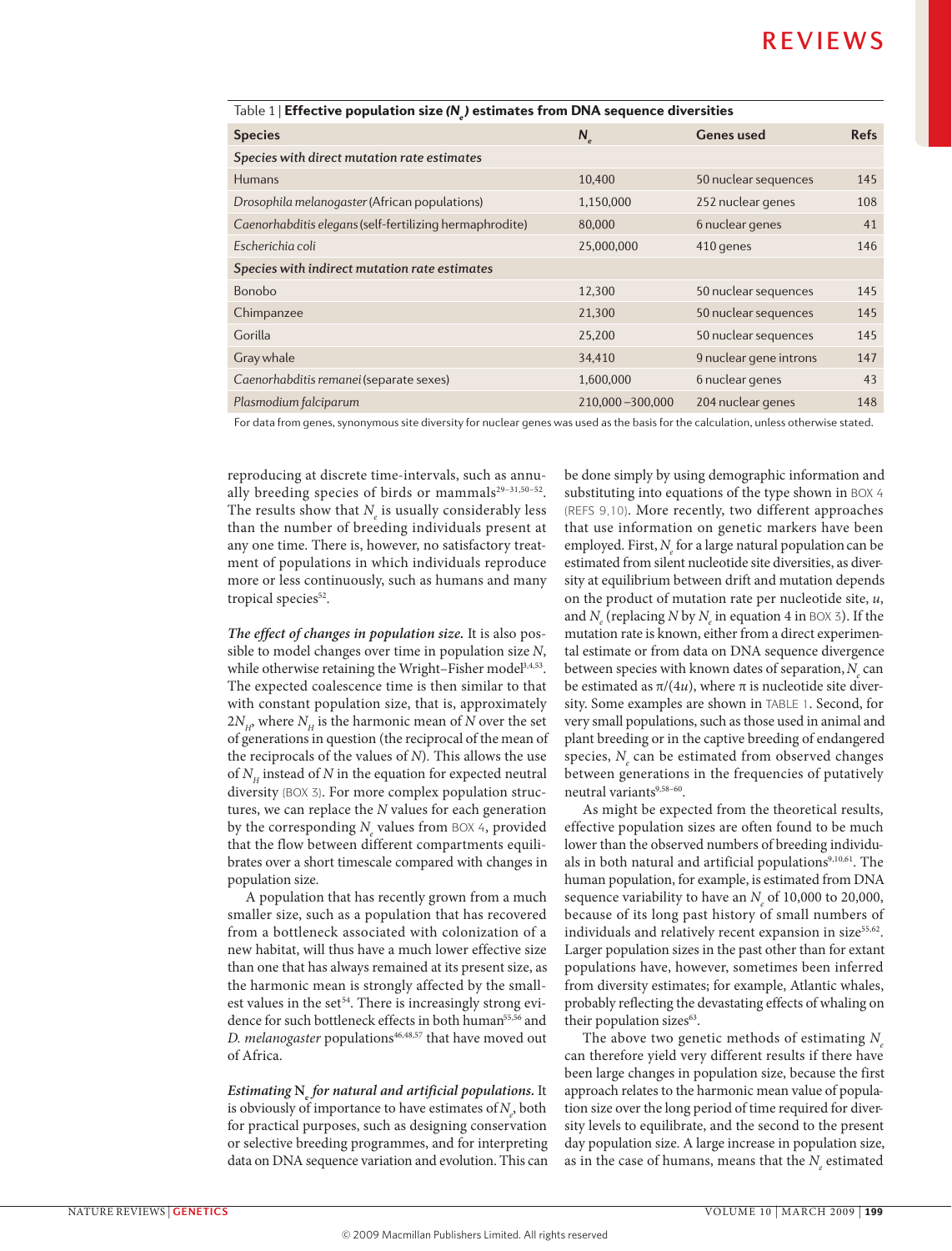## Box 4 | Effective population sizes for some common situations

Using the fast timescale approximation described in the text, formulae for $N_{_e}$  can be derived for various types of discrete generation populations. These provide insights into the effects of different demographic and genetic factors. Autosomal inheritance:

$$
\frac{1}{N_{eA}} \approx \frac{(1 + F_{IS})}{4} \left\{ \frac{1}{N_f} + \frac{1}{N_m} + \frac{(1 - c)^2 \Delta V_f}{N_f} + \frac{c^2 \Delta V_m}{N_m} \right\}
$$
(5)

X-linked inheritance (*Z*-linked inheritance, with female heterogamety, is described by interchanging female and male subscripts, *f* and *m*):

$$
\frac{1}{N_{ex}} \approx \frac{1}{9} \left\{ \frac{4 (1 + F_{IS})}{N_f} + \frac{2}{N_m} + \frac{4 (1 + F_{IS}) (1 - c)^2 \Delta V_f}{N_f} + \frac{2 c^2 \Delta V_m}{N_m} \right\}
$$
(6)

Y-linked inheritance (*W*-linked inheritance, with female heterogamety, is described by replacing the male subscripts, *m*, with the female subscript, *f*):

$$
\frac{1}{N_{\text{eY}}} \approx \frac{2(1 + c^2 \Delta V_m)}{N_m} \tag{7}
$$

Maternally transmitted organelles:

$$
\frac{1}{N_{ec}} \approx \frac{2(1 + (1 - c)^2 \Delta V_f)}{N_f} \tag{8}
$$

Discrete generations with constant population size are assumed. *N<sub>f</sub>* and *N<sub>m</sub>* are the numbers of breeding females and males, respectively; *c* is the fraction of males among breeding individuals, that is,  $c$  =  $N_{_m}/(N_{_f}$  +  $N_{_m})$ ;  $\Delta V_{_f}$  and  $\Delta V_{_m}$  are the excesses of the variances in offspring numbers over the Poisson values for females and males, respectively;  $F_{1s}$  is the inbreeding coefficient within the population caused by an excess of matings between relatives over random mating expectation<sup>5,19</sup>. Equations are taken from REF. 30.

> from diversity data might be irrelevant to estimates of future changes caused by drift. Care must therefore be taken to apply estimates of  $N_e$  only to situations in which they are appropriate.

## The simultaneous effects of selection and drift

Although the models outlined above indicate how  $N_e$  can be used in models of genetic drift in panmictic populations, in order to understand evolutionary processes more fully we need to include the effects of selection into the models. The effects of selection can be most easily studied by using diffusion equations<sup>16,19,23,64</sup>.

**Diffusion equations.** These provide approximation for the rate of change in the probability of allele frequency  $q$  at time  $t$ . For diffusion approximations to be valid, the effects of both drift and deterministic forces must both be weak. The evolutionary process is then completely determined by the mean and variance of the change in allele frequency per generation,  $\mathbf{M}_{\delta q}$  and  $\mathbf{V}_{\delta q}$ , respectively<sup>19,23,64</sup>.

The effects of drift in situations can be modelled by  $V_{\delta q} = pq/(2N_e)$ , where  $N_e$  replaces N for non-Wright– Fisher populations in equation 3 in BOX 2. In this context,  $N_{_e}$  is known as the variance effective size. Intuitively, it might seem that we can just use the expressions for  $N_e$ derived for the neutral coalescent process. However, there are situations in which this is not correct<sup>6,65</sup>. If the population size changes between generations, the rate of the coalescent process depends on the population size in the parental generation, whereas the change in variance depends on the size of the offspring generation.

In addition, the binomial expression for  $V_{\delta q}$  (equation 3 in BOX 2) is only an approximation when there is selection or when the population does not follow the Wright–Fisher model<sup>22,66,67</sup>. The coalescent  $N_e$  that we have used should, however, provide a good approximation to the variance  $N_e$  when all evolutionary forces are weak and the population size is constant.

**Probability of fixation of a new mutation.** A major conclusion from the use of diffusion equations is that the effectiveness of a deterministic force is controlled by the product of  $N_e$  and the measure of its intensity<sup>19,23,64</sup>. This principle is exemplified by the probability of fixation of a new mutation, denoted here by  $Q^{8,16,17,64,68}$  (BOX 5). This is probably the most useful index of the effectiveness of selection versus genetic drift. For a deleterious mutation (with a selection coefficient  $(s)$  less than  $0$ ),  $O$  is not much below the neutral value when  $-N_e s \le 0.25$ ; a deleterious mutation has almost no possibility of becoming fixed by drift once  $-N_e s > 2$ . For a favourable mutation, if  $N_e s \le 0.25$ , Q behaves close to neutrally; once  $N_e s > 1$ , Q is close to that for an infinitely large population, that is,  $Q = s(N_e/N)$ .

A reduction in  $N_e$  below N reduces the efficacy of selection compared with a Wright–Fisher population of size N. This result applies to a wide variety of causes of reduced  $N_e$ , as we shall see in the next section. Given the large values of long-term  $N_e$  in TABLE 1, weak selection can therefore be very effective in evolution, as was strongly emphasized by Fisher<sup>68</sup>. Indeed, studies of polymorphisms at the sequence level find selection coefficients of a few multiples of  $1/N_e$  for many deleterious polymorphic amino-acid variants in human and Drosophila populations<sup>56,69-71</sup>; these are sufficient to prevent them becoming fixed in the population with any significant probability. Variants at synonymous or non-coding sites are generally under much weaker selection, with selection coefficients in the order of  $1/N_e$  or less<sup>72-75</sup>; this means that drift and mutation as well as selection have a considerable influence on the states of such sites<sup>8,76,77</sup>. There is increasing evidence that the rate of evolution of protein sequences is affected by differences in  $N_{\perp}$  in the way predicted by theory11,14,15,78–82.

## Determining **N<sub>e</sub> of a structured population**

Having discussed the issue of how to determine the effective size of a population and considered the effects of selection in panmictic populations, the final section of this Review examines how to do this when the population is divided into geographically or genetically defined subpopulations. This is a field that has experienced rapid development in the past few years. New theoretical approaches that use fast timescale approximations have been applied to both spatial and genetic structuring of populations. There is also a growing appreciation of the fact that the genetic structuring of populations with respect to genotypes with different fitnesses implies the existence of differences in  $N_e$  values among different parts of the genome of the same species.

## Heterogamety

The presence of two different sex-determining alleles or chromosomes in one of the two sexes.

## Selection coefficient

(*s*). The effect of a mutation on fitness, relative to the fitness of wild-type individuals. With diploidy, this is measured on mutant homozygotes.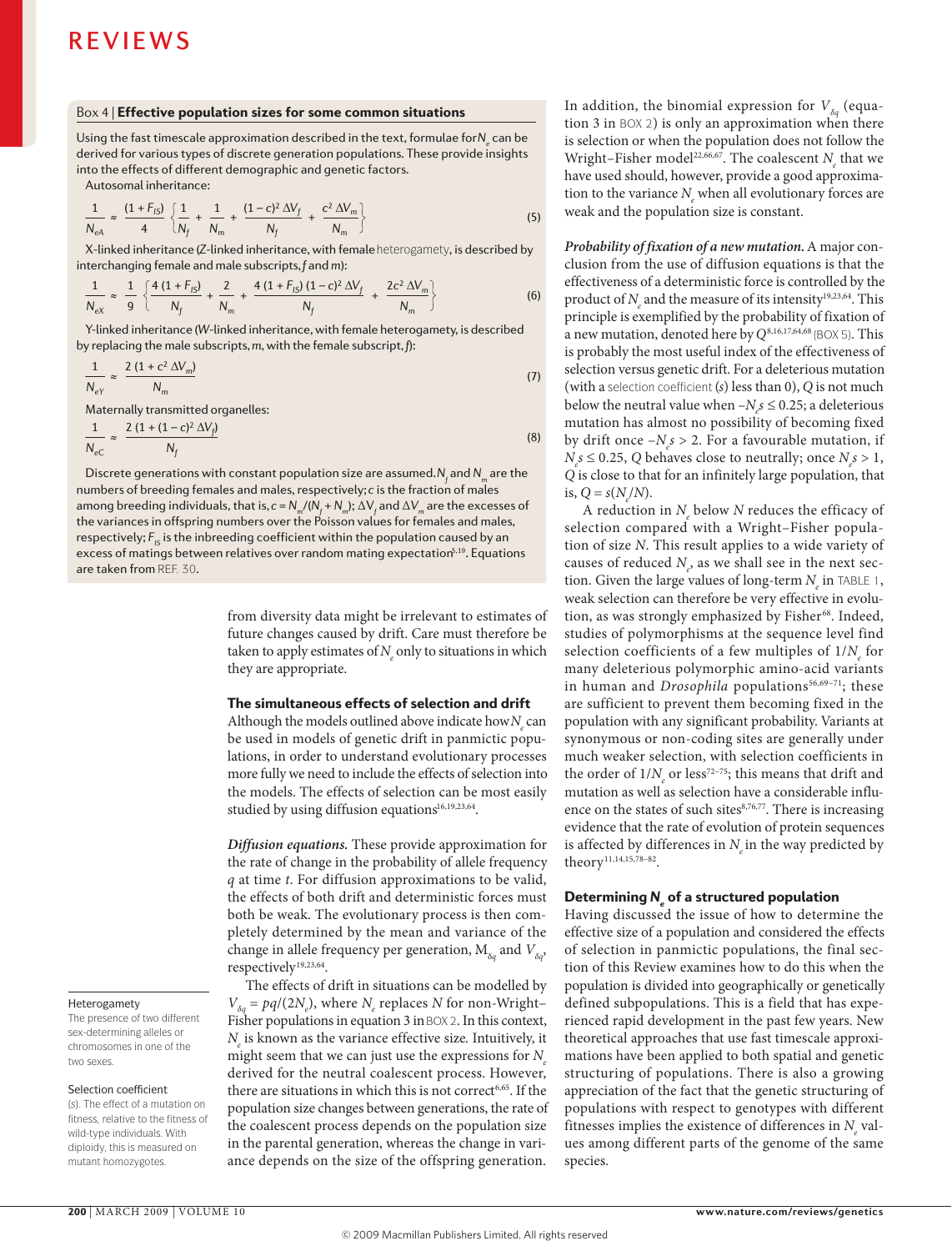## Box 5 | Fixation probabilities

The probability of fixation of a mutation is the chance that it will spread through the population and become fixed. In a finite population, even deleterious mutations can become fixed by drift, and favourable ones can be lost. The results of some fairly complex calculations<sup>17,19,64</sup> can be illustrated with the simple case of selection at a biallelic autosomal locus with semi-dominance, such that the relative fitnesses of  $A_1A_1$ ,  $A_1A_2$  and  $A_2A_2$  are 1, 1 + 0.5*s* and 1 + *s*, respectively.  $\bm{s}$  is the selection coefficient, and is negative if  $\bm{\mathsf{A}}_{\!\scriptscriptstyle 2}$  is deleterious and positive if it is advantageous.

If the population size is *N*, and the effective population size is  $N_{_{e}}$ , the probability that a newly arisen mutation to  $\mathsf{A}_{\!\!_2}$ from  $\mathsf{A}_\text{\tiny{1}}$  survives in the population and eventually replaces  $A<sub>1</sub>$  is given by:

$$
Q \approx \frac{N_e s}{N} \frac{1}{\{1 - \exp(-2N_e s)\}}
$$
(9)

The dependence of  $Q$  on  $N_{_{\rm e}}$ s is illustrated in the figure.  $\lambda$  is the fixation probability of a semi-dominant mutation, expressed relative to the neutral value (1/*2N*). This is given by *Q* (from the equation above) divided by 1/(2*N*). This also represents the evolutionary rate of substitution of mutations with selection coefficient *s*, relative to the rate for neutral mutations<sup>8</sup>.

**The effects of spatial structure on neutral variation.** Spatial structure was first studied by classical population genetic methods, extending the methods of BOX 2 to include the effects of geographic subdivision of a metapopulation into partially isolated, local populations<sup>5,83-85</sup>. More recently, the study of neutral variability in a spatially structured population has been simplified by extending the structured coalescent approach described above to a metapopulation consisting of a set (d) of discrete local populations (demes) that are interconnected by migration<sup>7</sup> or that are affected by local extinctions of demes and recolonization<sup>7,86</sup>.

A useful result applies to the case of 'conservative' migration, that is, when migration among demes leaves their relative sizes unchanged; the mean allele frequency across demes is also unchanged<sup>27,87,88</sup> (the classical island and stepping stone models $83,89,90$  are examples of this). Provided that all demes experience some migration events, the mean coalescence time for a pair of alleles sampled from the same deme  $(T<sub>s</sub>)$  is given by the sum of the effective population sizes over all demes  $(N_{\tau})$ , so that the mean within-deme nucleotide site diversity is the same as for a panmictic population with this effective population size. This suggests that the mean within-deme nucleotide site diversity for a species is the most appropriate measure to compare the properties of different species.

We might also be interested in describing aspects of variability such as the total amount of variability in a metapopulation, as measured by the mean pairwise nucleotide site diversity among a pair of alleles sampled at random from the metapopulation  $(\pi_r)$  and the corresponding mean coalescence time  $(T_M)$  corresponding to what we can call the total effective size of the metapopulation:  $N_{\text{eM}} = T_M/2$ . In contrast to  $T_{S}$  the value of  $T_M$  is highly



dependent on the details of the migration process, and can be greatly increased when migration is restricted.

For more general migration models, it is hard to derive an expression for  $T_M$ . However, when the number of demes is very large, it is approximately the same as the mean coalescence time for a pair of alleles sampled from two distinct, randomly chosen populations. Wakeley and his collaborators have shown that this large deme number approximation often yields a simple approximate general formula for  $T_M^{7,86,91-93}$ .

Standard tests for departures from neutral equilibrium utilize patterns of variability to detect departures from those predicted by the standard coalescent model; tests of this kind are widely used in studies of DNA sequence variation<sup>7,18</sup>. If such departures are detected, the occurrence of selection or of demographic events, such as changes in population size, is implied. In the case of a metapopulation with a large number of demes, if a sample of  $k$  alleles is taken by sampling each allele from a separate population, these obey the same coalescent process as alleles sampled from a panmictic population, described in BOX 3. Tests of this kind for a metapopulation are thus best carried out by sampling only one allele from a given population. Similar results also apply to measures of linkage disequilibrium in spatially structured populations. If a single haplotype is sampled from each local population studied, under conservative migration the expected level of linkage disequilibrium between a pair of sites with recombination frequency r is controlled by  $4N_{eT}$  in the same way as by  $4N_{e}$  in the case of a panmictic population<sup>7,94</sup>.

**The effects of spatial structure on variants under selection.** We can also ask how to determine the fixation probability of a mutation under selection in a

Metapopulation

A population consisting of a set of spatially separate local populations.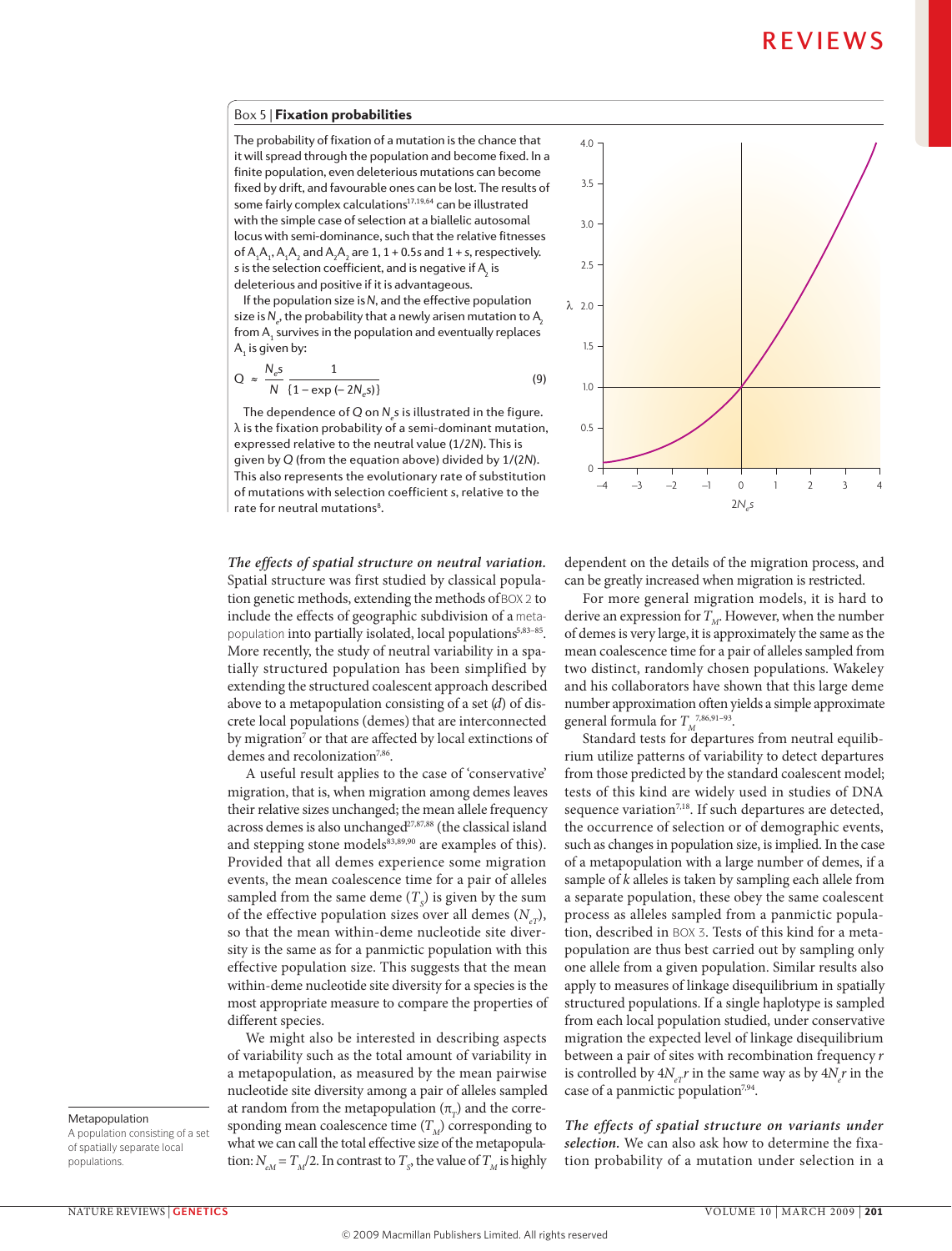### Semi-dominant or haploid selection

With a diploid species. semi-dominant selection occurs when the fitness of the heterozygote for a pair of alleles is intermediate between that of the two homozygotes; haploid selection applies to haploid species, and is twice as effective as semi-dominant selection with the same selection coefficient.

## Dominance coefficient

(*h*). Measures the extent to which the fitness of a heterozygote carrier of a mutation is affected, relative to the effect of the mutation on homozygous carriers.

#### Heterozygote advantage

The situation in which the fitness of a heterozygote for a pair of alleles is greater than that of either homozygote. This maintains polymorphism.

## Frequency-dependent selection

Situations in which the fitnesses of genotypes are affected by their frequencies in the population. Polymorphism is promoted when fitness declines with frequency.

## Background selection

The process by which selection against deleterious mutations also eliminates neutral or weakly selected variants at closely linked sites in the genome.

## Hill–Robertson effect

The effect of selection on variation at one location in the genome and on evolution at other, genetically linked sites.

metapopulation. With semi-dominant or haploid selection (BOX 5), the fixation probability of a new mutation in a structured population consisting of a set of Wright– Fisher populations connected by conservative migration is determined by the product of the selection coefficient and  $N_{er}$  in the same way as by  $N_{e}$ s in a single, panmictic population<sup>87,95,96</sup>. Recent work suggests that an approximate diffusion equation can be derived for more general selection and migration models, using the large deme number approximation just discussed<sup>97-100</sup>. This is useful, as it implies that spatial structure might not have much effect on the fixation probabilities of weakly selected mutations, which are likely to have intermediate dominance coefficients<sup>101</sup>, so that the standard models of molecular evolution apply even to highly subdivided populations. Predictions of the effects of differences in effective population sizes on rates of sequence evolution for species<sup>79,81</sup> should therefore use estimates of  $N_e$  based on mean within-population diversities.

With dominance, however, population structure can cause important departures from the panmictic results98,102,103. Fixation probabilities are reduced for recessive or partly recessive deleterious mutations, and increased for recessive or partly recessive advantageous mutations, relative to the value for a panmictic population with an effective size of  $N_{\text{sc}}$ . The reverse is true for dominant or partially dominant mutations. The overall effect of population subdivision on the rate of evolution thus depends on both the level of dominance of new mutations, and on the extent to which advantageous or deleterious mutations contribute.

**The effects of genetic structure.** Investigations of DNA sequence variability have shown that presumptively neutral diversity is not constant across the genome. For example, silent site DNA sequence variability is elevated in the neighbourhood of the highly polymorphic major histocompatibility (MHC) loci of mammals<sup>104</sup>, and of the self-incompatibility (SI) loci of plants<sup>105,106</sup>. Conversely, in *D. melanogaster*<sup>14,107,108</sup>, humans<sup>109</sup> and some plant species<sup>110</sup>, silent site variability correlates positively with the local rate of genetic recombination, and is extremely low in regions where there is little or no recombination. In addition, as already noted, species or populations with high levels of inbreeding often exhibit reduced levels of variation compared with outcrossing relatives<sup>40,41,110</sup>, to a much greater extent than the two-fold reduction predicted on a purely neutral model (see above).

The most likely explanation for these patterns, with the possible exception of human populations $109,111$ , is that  $N_e$  is affected by selection occurring at closely linked sites or, in inbreeding populations, sites that rarely recombine with physically distant targets of selection because of the reduced evolutionary effectiveness of recombination in a highly homozygous genome<sup>28</sup>. The concepts and methods used to study the effects of spatial structuring of populations can be used to understand stable genetic structure, whereby different genotypes are maintained in the population, either by long-term balancing selection, or by recurrent mutation to deleterious alleles.

**The effects of balancing selection.** Long-term balancing selection refers to the situation in which two or more variants at a locus are maintained in the population by forms of selection such as heterozygote advantage or frequency-dependent selection, for much longer than would be expected under neutrality. There is clear evidence for such selection in the cases of the MHC and SI loci mentioned above. What is the effect of balancing selection on neutral variability at linked sites? Consider an autosomal site with two variants,  $A_1$  and  $A_2$ , maintained by balancing selection in a randomly mating population with effective population size  $N_e$ . A neutral site recombines with the A site at rate r. The flow of neutral variants by recombination between the haplotypes carrying  $A_1$  and  $A_2$  is similar to conservative migration between demes<sup>25,28,112</sup>. High equilibrium levels of differentiation between  $A_1$  and  $A_2$  haplotypes are expected at closely linked neutral sites, for which  $N_{e}r$  is much greater than 1, that is, in the situation equivalent to low migration. This is reflected in a local elevation in the effective population size, equivalent to the elevation of  $N_{eM}$  over  $N_{eT}$ , producing a local peak of diversity close to the target of balancing selection, as is observed in the cases mentioned above. Coalescence times in this case can be much greater than the time during which the species has existed<sup>113</sup>. Neutral variants that distinguish the selected alleles might then persist across the species boundaries. This is called trans-specific polymorphism, and is seen, for example, in the SI polymorphisms of plants<sup>114</sup>.

This suggests that polymorphisms maintained by long-term balancing selection could be discovered by scanning the genome for local peaks of silent site diversity and/or polymorphisms that are shared between species. Such scans using the human and chimpanzee genomes have so far been largely negative, suggesting that there are rather few cases of long-term balancing selection<sup>115,116</sup>, although some convincing examples have been discovered<sup>117</sup>.

**Background selection and other Hill–Robertson effects.** Another important type of genetic structuring in populations is caused by deleterious alleles maintained by recurrent mutation<sup>118</sup>. These reduce neutral diversity at linked sites because the elimination of a deleterious mutation carried on a particular chromosome also lowers the frequencies of any associated neutral or nearly neutral variants. This process of background selection is one example of the general process known as the Hill– Robertson effect; see REF. 13 for a recent review. This can be understood in terms of  $N_{e}$  as follows. Selection creates heritable variance in fitness among individuals, which reduces  $N_a$  (REF. 119). A site that is linked to a selected variant experiences an especially marked reduction in its  $N_e$  because close linkage maintains the effects for many generations<sup>120,121</sup>. In addition to reducing levels of variability, this reduction in  $N_e$  impairs the efficacy of selection (see the discussion of fixation probability above). This probably accounts for the observation that the level of adaptation at the sequence level, as well as sequence diversity, often seems to be reduced in low recombination regions of the Drosophila genome<sup>14,15,82,122-124</sup>.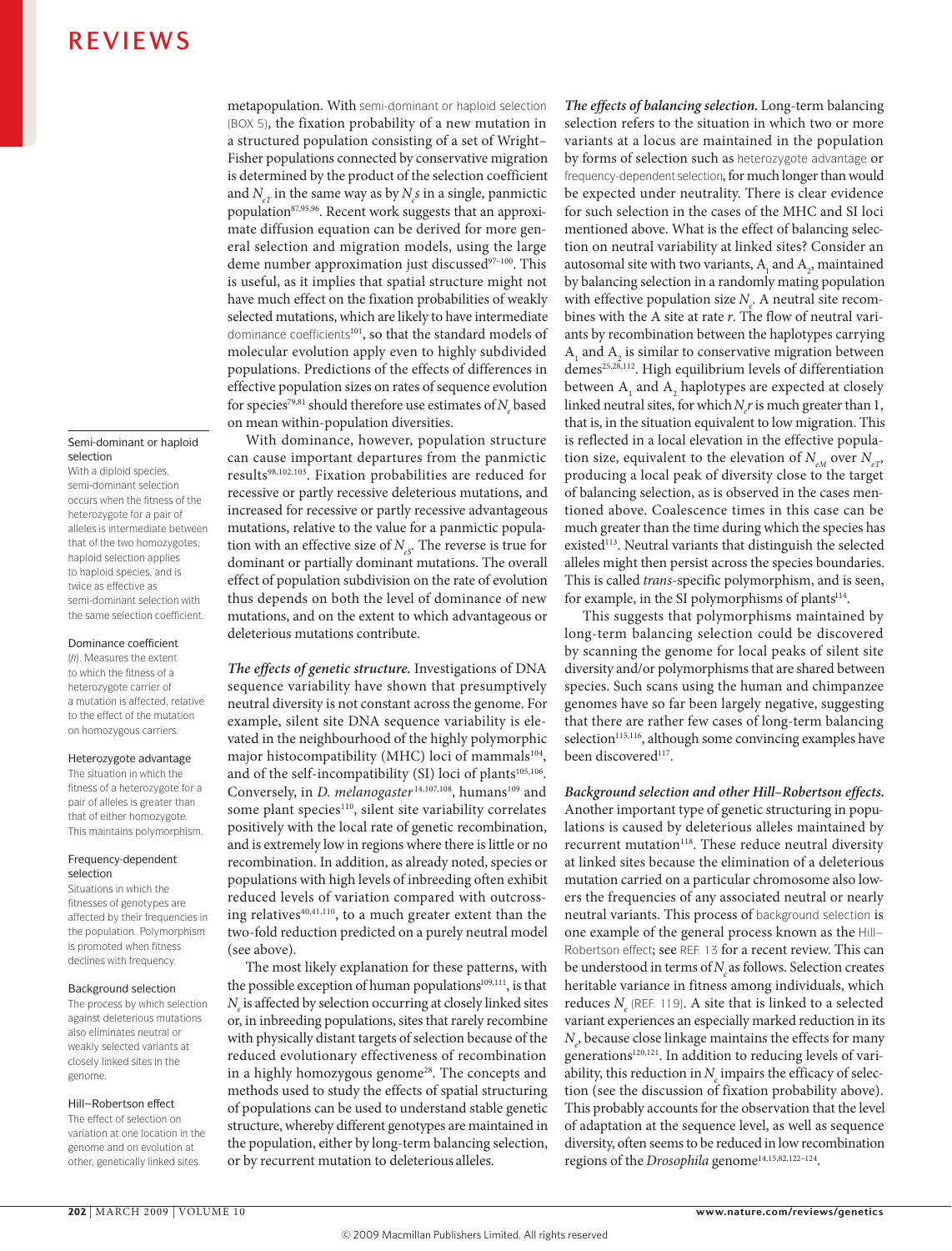#### Selective sweep

The process by which a new favourable mutation becomes fixed so quickly that variants that are closely linked to it, and that are present in the chromosome on which the mutation arose, also become fixed.

Another important example of a Hill–Robertson effect is the effect on linked sites of the spread of a selectively favourable mutation. This was called a hitchhiking event by Maynard Smith and Haigh<sup>125</sup>, and is now often referred to as a selective sweep<sup>126</sup>. The expected reduction in  $N_e$  caused by a single selective sweep is very sensitive to the ratio  $r/s$ , where  $s$  is the selective advantage to the favourable mutation and  $r$  is the frequency of recombination between this mutation and the site whose  $N_{_e}$  is being considered, and the reduction in  $N_e$  is small unless  $r/s$  is much lower than 1 (REFS 125,127). This effect is transient, in the absence of further sweeps in the same region, and resembles the effect of a population bottleneck, as variability will start to recover once the favourable mutation has become fixed128,129.

The selective sweep model can be extended to allow a steady rate of substitution of favourable variants, at sites scattered randomly over the genome<sup>130-133</sup>. Using empirical estimates of the proportion of amino-acid divergence between species that is due to positive selection, this model provides a good fit to data on sequence variability in *D. melanogaster*<sup>134</sup>.  $N<sub>e</sub>$  for a typical locus seems to be reduced by a few per cent as a result of ongoing adaptive substitutions of amino-acid mutations. The abundance of weakly selected deleterious amino-acid variants in Drosophila populations seems to be sufficiently high for background selection to further reduce  $N$  for genes with normal levels of recombination by a few per cent<sup>135</sup>.

Hill–Robertson effects mean that  $N_e$  for a particular location in the genome is highly dependent on its recombinational environment, and that no region is entirely free of the effects of selection at nearby sites, even in genomic regions with normal levels of recombination. Large genomic regions that lack recombination, such as the Y chromosome and asexual or highly selffertilizing species, are expected to experience the most extreme reductions in  $N_{\text{R}}$  (REFS 118,136). This probably accounts for the evolutionary degeneration of Y chromosomes<sup>123,124,137</sup>, and the lack of evolutionary success of most asexual and highly inbreeding species<sup>138,139</sup>.

### Conclusions

From a modest beginning, when Sewall Wright dealt with the process of genetic drift in a population with two sexes, the concept of effective population size has been extended to the status of a unifying principle that encompasses the action of drift in almost any imaginable evolutionary scenario. Over that time, there has been a considerable shift in theoretical methodology, with current formulations using the powerful technology of coalescent theory, and approximations based on separating drift into processes acting on different timescales.

One important advance is that we now have a much clearer appreciation of the role of selection in shaping the effective population size at genetically linked sites than we did 10 years ago. Already, we can be fairly sure that no nucleotide in the compact genome of an organism such as D. melanogaster is evolving entirely free of the effects of selection on its effective population size; it will be of great interest to see whether this applies to species with much larger genomes, such as humans, when we make use of the avalanche of data on DNA sequence variation and evolution that will be produced by new sequencing technologies.

However, it is important to note that  $N_e$  has some limitations as a tool for understanding patterns of evolution and variation. It is extremely useful for describing expected levels of genetic diversity, and for evaluating the effects of different factors on the efficiency of selection. But certain aspects of genetic variability, such as the distribution of frequencies of individual nucleotide variants across different sites, cannot simply be described in terms of  $N_e$ . A given reduction in variability caused by a population bottleneck, a selective sweep or background selection might well be associated with different variant frequency distributions, and so cannot be described by a simple reduction in  $N_{\cdot}$  (REFS 128,129,136,140). Models that describe all aspects of the data are needed in these cases; the challenge is to extend existing models to include increasingly refined estimates of parameters, such as the incidence of selective sweeps and the distribution of selection coefficients against weakly deleterious mutations, into models that can be tested against the data.

- 1. Wright, S. Evolution in Mendelian populations. *Genetics* **16**, 97–159 (1931).
- **A classic founding paper of theoretical population genetics, which introduces the concept of effective population size.**
- 2. Wright, S. Inbreeding and homozygosis. *Proc. Natl Acad. Sci. USA* **19**, 411–420 (1933). 3. Wright, S. Size of population and breeding
- structure in relation to evolution. *Science* **87**, 430–431 (1938).
- 4. Wright, S. *Statistical Genetics in Relation to Evolution (Actualites Scientifiques et Industrielles, 802: Exposés de Biométrie et de la Statistique Biologique. XIII)* 5–64 (Hermann et Cie, Paris, 1939).
- 5. Wright, S. *Evolution and the Genetics of Populations*  Vol. 2 (Univ. Chicago Press, Chicago, Illinois, 1969).
- 6. Crow, J. F. in *Statistics and Mathematics in Biology* (eds Kempthorne, O., Bancroft, T. A., Gowen, J. W. & Lush, J. L.) 543–556 (Iowa State Univ. Press, Ames, Iowa, 1954).
- 7. Wakeley, J. *Coalescent Theory. An Introduction* (Ben Roberts, Greenwood Village, Colorado, 2008). **A broad-ranging treatment of coalescent theory and its use in the interpretation of data on DNA sequence variability.**

8. Kimura, M. *The Neutral Theory of Molecular Evolution* (Cambridge Univ. Press, Cambridge, 1983).

**A somewhat partisan account of how population genetics theory can be used to interpret data on molecular evolution. It provides an excellent summary of the use of the concept of effective population size, and describes results from the use of diffusion equations.**

- 9. Crow, J. F. & Morton, N. E. Measurement of genefrequency drift in small populations. *Evolution* **9**, 202–214 (1955).
- 10. Frankham, R. Effective population size/adult population size ratios in wildlife: a review. *Genet. Res.* **66**, 95–107 (1995). **This reviews evidence for much lower effective population sizes than census sizes in natural**
- **populations.** 11. Eyre-Walker, A., Keightley, P. D., Smith, N. G. C. & Gaffney, D. Quantifying the slightly deleterious mutation model of molecular evolution. *Mol. Biol. Evol.* **19**, 2142–2149 (2002).
- 12. Vicoso, B. & Charlesworth, B. Evolution on the X chromosome: unusual patterns and processes. *Nature Rev. Genet.* **7**, 645–653 (2006).
- 13. Comeron, J. M., Williford, A. & Kliman, R. M. The Hill–Robertson effect: evolutionary consequences of weak selection in finite populations. *Heredity* **100**, 19–31 (2008).
	- **A review of the theory and data on the effects of selection at one genomic site on variability and evolution at other sites in the genome.**
- 14. Presgraves, D. Recombination enhances protein adaptation in *Drosophila melanogaster*. *Curr. Biol.* **15**, 1651–1656 (2005). **Reviews data supporting a correlation between recombination rate and neutral or nearly neutral variability in** *D. melanogaster***, and presents evidence for reduced efficacy of selection when recombination rates are low.**
- 15. Larracuente, A. M. *et al.* Evolution of protein-coding genes in *Drosophila*. *Trends Genet.* **24**, 114–123 (2008).
- 16. Fisher, R. A. On the dominance ratio. *Proc. Roy. Soc. Edinb.* **52**, 312–341 (1922).
- 17. Fisher, R. A. The distribution of gene ratios for rare mutations. *Proc. Roy. Soc. Edinb.* **50**, 205–220 (1930).
- 18. Hein, J., Schierup, M. H. & Wiuf, C. *Gene Genealogies, Variation and Evolution* (Oxford Univ. Press, Oxford, 2005).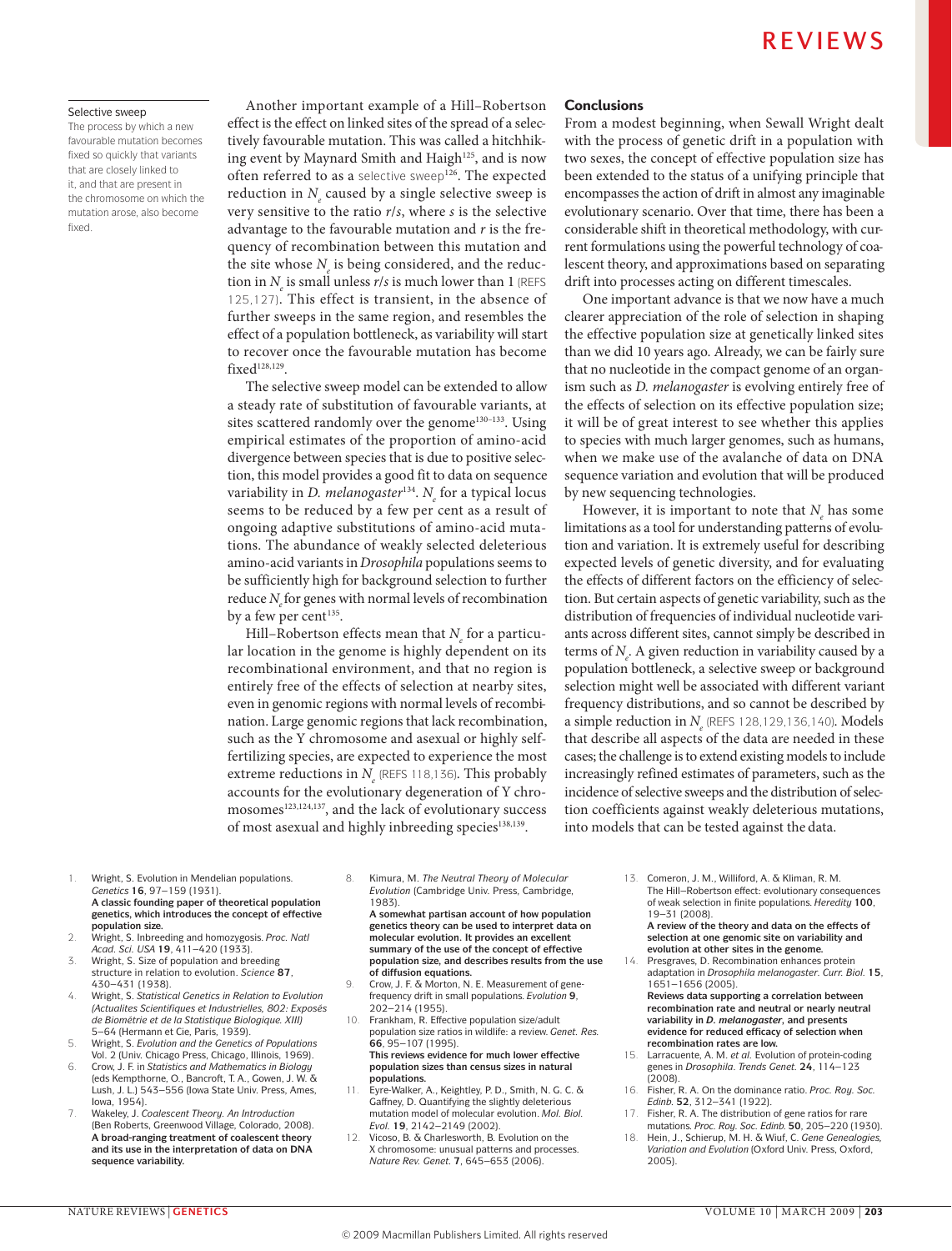- 19. Crow, J. F. & Kimura, M. *An Introduction to Population Genetics Theory* (Harper and Row, New York, 1970).
- 20. Caballero, A. Developments in the prediction of effective population size. *Heredity* **73**, 657–679 (1994).
- 21. Wang, J. L. & Caballero, A. Developments in predicting the effective size of subdivided populations. *Heredity* **82**, 212–226 (1999).
- 22. Nagylaki, T. *Introduction to Theoretical Population Genetics* (Springer, Berlin, 1992).
- 23. Ewens, W. J. *Mathematical Population Genetics. Theoretical Introduction* Vol. 1 (Springer, New York, 2004).
- 24. Vitalis, R. Sex-specific genetic differentiation and coalescence times: estimating sex-biased dispersal rates. *Mol. Ecol.* **11**, 125–138 (2002).
- 25. Hudson, R. R. & Kaplan, N. L. The coalescent process in models with selection and recombination. *Genetics* **120**, 831–840 (1988).
- 26. Hey, J. A multi-dimensional coalescent process applied to multiallelic selection models and migration models. *Theor. Pop. Biol.* **39**, 30–48 (1991).
- 27. Nagylaki, T. The strong-migration limit in geographically structured populations. *J. Math. Biol.* **9**, 101–114 (1980).
- 28. Nordborg, M. Structured coalescent processes on different time scales. *Genetics* **146**, 1501–1514 (1997).
- 29. Rousset, F. Genetic differentiation in populations with different classes of individuals. *Theor. Pop. Biol.* **55**, 297–308 (1999).
- 30. Laporte, V. & Charlesworth, B. Effective population size and population subdivision in demographically structured populations. *Genetics* **162**, 501–519 (2002).

## **This uses the fast timescale approximation to provide a general framework for deriving formulae for effective population size.**

- 31. Nordborg, M. & Krone, S. M. in *Modern Developments in Population Genetics. The Legacy of Gustave Malécot.* (eds Slatkin, M. & Veuille, M.)
- 194–232 (Oxford Univ. Press, Oxford, 2002). 32. Brotherstone, S. & Goddard. Artificial selection and maintenance of genetic variance in the global dairy cow population. *Phil. Trans. R. Soc. B* **360**, 1479–1148 (2005).
- 33. Frankham, R., Ballou, J. D. & Briscoe, D. A. *Introduction to Conservation Genetics* (Cambridge Univ. Press, Cambridge 2002).
- 34. Andersson, M. *Sexual Selection* (Princeton Univ. Press, Princeton, New Jersey, 1994).
- 35. Nunney, L. The influence of age structure and fecundity on effective population size. *Proc. Roy. Soc. Lond. B* **246**, 71–76 (1991).
- 36. Nunney, L. The influence of mating system and overlapping generations on effective population size. *Evolution* **47**, 1329–2341 (1993).
- 37. Wright, S. The genetical structure of populations. *Ann. Eugen.* **15**, 323–354 (1951).
- 38. Nordborg, M. & Donnelly, P. The coalescent process with selfing. *Genetics* **146**, 1185–1195 (1997).
- 39. Pollak, E. On the theory of partially inbreeding populations. I. Partial selfing. *Genetics* **117**, 353–360 (1987).
- 40. Nordborg, M. *et al.* The pattern of polymorphism in *Arabidopsis thaliana*. *PLoS Biol.* **3**, 1289–1299 (2005).
- 41. Cutter, A. D. Nucleotide polymorphism and linkage disequilibrium in wild populations of the partial selfer *Caenorhabditis elegans*. *Genetics* **172**, 171–184 (2005).
- 42. Wright, S. J. *et al.* Testing for effects of recombination rate on nucleotide diversity in natural populations of *Arabidopsis lyrata*. *Genetics* **174**, 1421–1430 (2006). 43. Cutter, A., Baird, S. E. & Charlesworth, D. High
- nucleotide polymorphism and rapid decay of linkage disequilibrium in wild populations of *Caenorhabditis remanei*. *Genetics* **174**, 901–913 (2006).
- 44. Moriyama, E. N. & Powell, J. R. Intraspecific nuclear DNA variation in *Drosophila*. *Mol. Biol. Evol.* **13**, 261–277 (1996).
- 45. Andolfatto, P. Contrasting patterns of X-linked and autosomal nucleotide variation in African and non-African populations of *Drosophila melanogaster* and *D. simulans*. *Mol. Biol. Evol.* **18**, 279–290 (2001).
- 46. Hutter, S., Li, H. P., Beisswanger, S., De Lorenzo, D. & Stephan, W. Distinctly different sex ratios in African and European populations of *Drosophila melanogaster* inferred from chromosome-wide nucleotide polymorphism data. *Genetics* **177**, 469–480 (2007).
- 47. Singh, N. D., Macpherson, J. M., Jensen, J. D. & Petrov, D. A. Similar levels of X-linked and autosomal nucleotide variation in African and non-African populations of *Drosophila melanogaster*. *BMC Evol. Biol.* **7**, 202 (2007).
- 48. Pool, J. E. & Nielsen, R. The impact of founder events on chromosomal variability in multiply mating species. *Mol. Biol. Evol.* **25**, 1728–1736 (2008).
- 49. Sundström, H., Webster, M. T. & Ellegren, H. Reduced variation on the chicken Z chromosome. *Genetics* **167**, 377–385 (2004).
- 50. Felsenstein, J. Inbreeding and variance effective numbers in populations with overlapping generations. *Genetics* **68**, 581–597 (1971).
- 51. Charlesworth, B. *Evolution in Age-structured Populations* 2nd edn (Cambridge Univ. Press, Cambridge 1994).
- 52. Charlesworth, B. The effect of life-history and mode of inheritance on neutral genetic variability. *Genet. Res.* **77**, 153–166 (2001).
- 53. Slatkin, M. & Hudson, R. R. Pairwise comparisons of mitochondrial DNA sequences in stable and exponentially growing populations. *Genetics* **143**, 579–587 (1991).
- 54. Wright, S. Breeding structure of species in relation to speciation. *Am. Nat.* **74**, 232–248 (1940).
- 55. Voight, B. F. *et al.* Interrogating multiple aspects of variation in a full resequencing data set to infer human population size changes. *Proc. Natl Acad. Sci. USA* **102**, 18508–18513 (2005).
- 56. Boyko, A. *et al.* Assessing the evolutionary impact of amino-acid mutations in the human genome. *PLoS Genet.* **5**, e1000083 (2008).
- 57. Haddrill, P. R., Thornton, K. R., Charlesworth, B. & Andolfatto, P. Multilocus patterns of nucleotide variability and the demographic and selection history of *Drosophila melanogaster* populations. *Genome Res.* **15**, 790–799 (2005).
- Wang, J. Estimation of effective population sizes from data on genetic markers. *Phil. Trans. R. Soc. B* **360**, 1395–1409 (2005). **A review of methods for using information on genetic variants in populations to estimate effective population size.**
- 59. Waples, R. S. & Yokota, M. Temporal estimates of effective population size in species with overlapping generations. *Genetics* **175**, 219–233 (2007).
- 60. Jorde, P. E. & Ryman, N. Unbiased estimator for genetic drift and effective population size. *Genetics* **177**, 927–935 (2007).
- 61. Coyer, J. A., Hoarau, G., Sjotun, K. & Olsen, J. L. Being abundant is not enough; a decrease in effective size over eight generations in a Norwegian population of the seaweed, *Fucus serratus*. *Biol. Lett.* **4**, 755–757 (2008).
- 62. Wall, J. D. & Przeworski, M. When did the human population size start increasing? *Genetics* **155**, 1865–1874 (2000).
- 63. Roman, J. & Palumbi, S. R. Whales before whaling in the North Atlantic. *Science* **301**, 508–510 (2003).
- Kimura, M. Diffusion models in population genetics. *J. App. Prob.* **1**, 177–223 (1964).
- 65. Kimura, M. & Crow, J. F. The measurement of effective population size. *Evolution* **17**, 279–288 (1963). 66. Ethier, S. & Nagylaki, T. Diffusion approximations of
- Markov chains with two time scales and applications to population genetics. *Adv. Appl. Prob.* **12**, 14–49 (1980).
- 67. Nagylaki, T. Models and approximations for random genetic drift. *Theor. Pop. Biol.* **37**, 192–212 (1990).
- 68. Fisher, R. A. *The Genetical Theory of Natural Selection* (Oxford Univ. Press, Oxford, 1930; Variorum Edn, Oxford Univ. Press, 1999). **Fisher's summing up of his fundamentally important contributions to population genetics theory.**
- 69. Eyre-Walker, A., Woolfit, M. & Phelps, T. The distribution of fitness effects of new deleterious amino-acid mutations in humans. *Genetics* **173**, 891–900 (2006).
- Keightley, P. D.  $\overline{X}$  Eyre-Walker, A. Joint inference of the distribution of fitness effects of deleterious mutations and population demography based on nucleotide polymorphism frequencies. *Genetics* **177**, 2251–2261 (2007).
- 71. Loewe, L. & Charlesworth, B. Inferring the distribution of mutational effects on fitness in *Drosophila*. *Biol. Lett.* **2**, 426–430 (2006).
- Maside, X., Weishan Lee, A. & Charlesworth, B. Selection on codon usage in *Drosophila americana*. *Curr. Biol.* **14**, 150–154 (2004).
- 73. Comeron, J. M. & Guthrie, T. B. Intragenic Hill– Robertson interference influences selection on synonymous mutations in *Drosophila*. *Mol. Biol. Evol.* **22**, 2519–2530 (2005).
- 74. Comeron, J. M. Weak selection and recent mutational changes influence polymorphic synonymous mutations in humans. *Proc. Natl Acad. Sci. USA* **103**, 6940–6945 (2006).
- Cutter, A. D.  $\alpha$  Charlesworth, B. Selection intensity on preferred codons correlates with overall codon usage bias in *Caenorhabditis remanei*. *Curr. Biol.* **16**, 2053–2057 (2006).
- 76. Li, W.-H. Models of nearly neutral mutations with particular implications for non-random usage of synonymous codons. *J. Mol. Evol.* **24**, 337–345 (1987).
- 77. Bulmer, M. G. The selection–mutation–drift theory of synonomous codon usage. *Genetics* **129**, 897–907 (1991).
- 78. Paland, S. & Lynch, M. Transitions to asexuality result in excess amino-acid substitutions. *Science* **311**, 990–992 (2006).
- 79. Woolfit, M. & Bromham, L. Population size and molecular evolution on islands. *Proc. R. Soc. B* **272**, 2277–2282 (2005).
- 80. Fry, A. J. & Wernegreen, J. J. The roles of positive and negative selection in the molecular evolution of insect endosymbionts. *Gene* **355**, 1–10 (2005).
- 81. Charlesworth, J. & Eyre-Walker, A. The other side of the nearly neutral theory, evidence of slightly advantageous back-mutations. *Proc. Natl Acad. Sci. USA* **104**, 16992–16997 (2007).
- 82. Haddrill, P. R., Halligan, D. L., Tomaras, D. & Charlesworth, B. Reduced efficacy of selection in regions of the *Drosophila* genome that lack crossing over. *Genome Biol.* **8**, R18 (2007).
- 83. Wright, S. Isolation by distance. *Genetics* **28**, 114–138 (1943).
- 84. Malécot, G. *The Mathematics of Heredity* (W. H. Freeman, San Francisco, California, 1969).
- 85. Maruyama, T. *Stochastic Problems in Population Genetics. Lectures in Biomathematics 17*
- (Springer, Berlin, 1977). 86. Wakeley, J. & Aliacar, N. Gene genealogies in a metapopulation. *Genetics* **159**, 893–905 (2001).
- Nagylaki, T. Geographical invariance in population genetics. *J. Theor. Biol.* **99**, 159–172 (1982).
- 88. Nagylaki, T. The expected number of heterozygous sites in a subdivided population. *Genetics* **149**, 1599–1604 (1998).
- Kimura, M. 'Stepping stone' model of a population. *Ann. Rep. Nat. Inst. Genet.* **3**, 63–65 (1953).
- 90. Wilkinson-Herbots, H. M. Genealogy and subpopulation differentiation under various models of population structure. *J. Math. Biol.* **37**, 535–585  $(1998)$
- 91. Wakeley, J. Nonequilibrium migration in human history. *Genetics* **153**, 1863–1871 (1999). **This explains the large deme number approximation, and applies it to problems in human population genetics.**
- Wakeley, J. The coalescent in an island model of population subdivision with variation among demes. *Theor. Pop. Biol.* **59**, 133–144 (2001).
- 93. Matsen, F. A. & Wakeley, J. Convergence to the island-model coalescent process in populations with restricted migration. *Genetics* **172**, 701–708 (2006).
- Wakeley, J. & Lessard, S. Theory of the effects of population structure and sampling on patterns of linkage disequilibrium applied to genomic data from humans. *Genetics* **164**, 1043–1053 (2003).
- 95. Maruyama, T. On the fixation probabilities of mutant genes in a subdivided population. *Genet. Res.* **15**, 221–226 (1970).
- 96. Maruyama, T. A simple proof that certain quantitities are independent of the geographic structure of population. *Theor. Pop. Biol.* **5**, 148–154 (1974).
- 97. Cherry, J. L. & Wakeley, J. A diffusion approximation for selection and drift in a subdivided population. *Genetics* **163**, 421–428 (2003).
- 98. Cherry, J. L. Selection in a subdivided population with dominance or local frequency dependence. *Genetics* **163**, 1511–1518 (2003).
- Cherry, J. L. Selection in a subdivivided population with local extinction and recolonization. *Genetics* **164**, 789–779 (2003).
- 100. Whitlock, M. C. Fixation probability and time in subdivided populations. *Genetics* **164**, 767–779 (2003).
- 101. Garcia-Dorado, A. & Caballero, A. On the average coefficient of dominance of deleterious spontaneous mutations. *Genetics* **155**, 1991–2001 (2000).